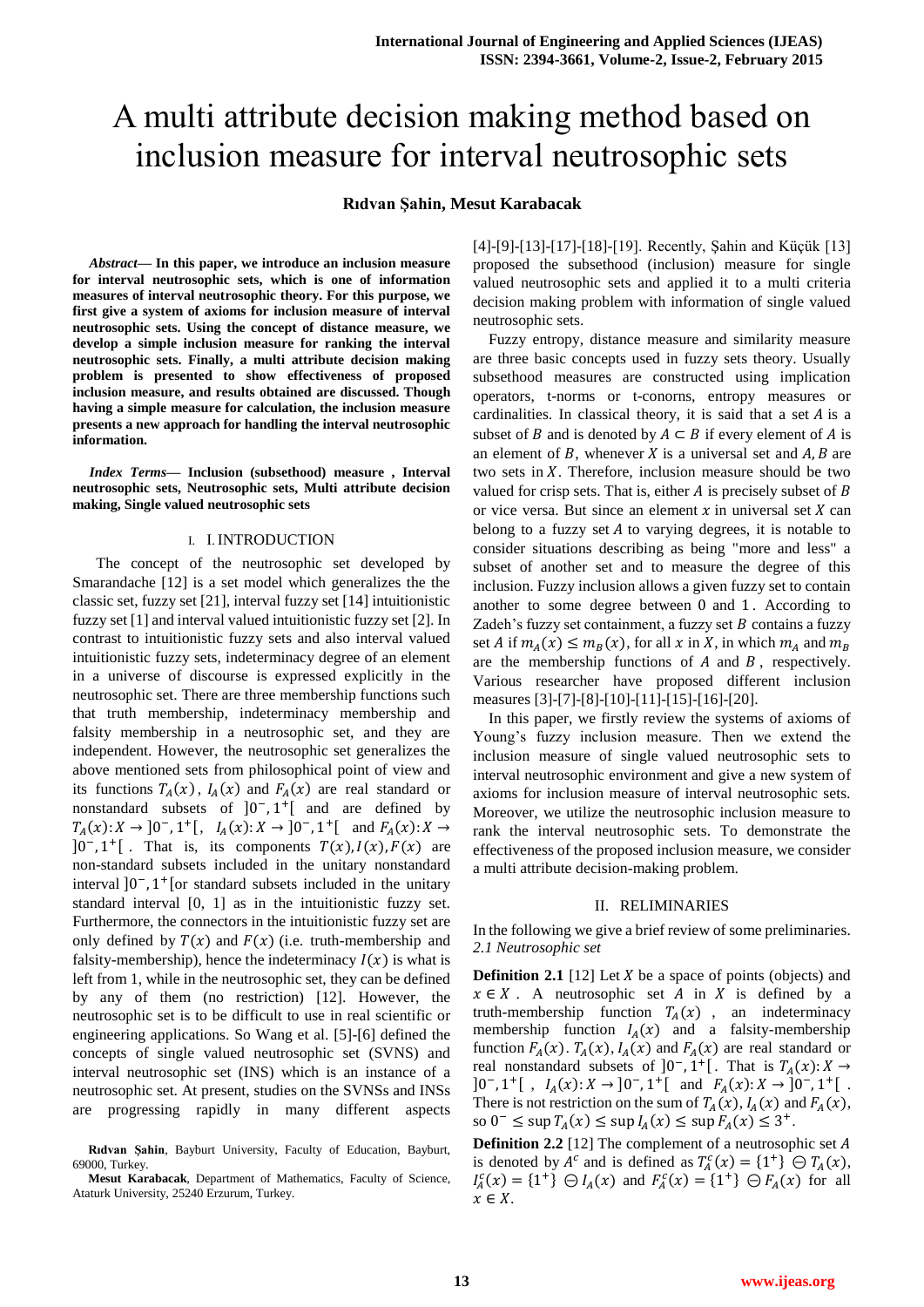**Definition 2.3** [12] A neutrosophic set  $A$  is contained in the other neutrosophic set B,  $A \subseteq B$  iff  $\inf T_A(x) \leq \inf T_B(x)$ ,  $\sup T_A(x) \leq \sup T_B(x)$ ,  $\inf I_A(x) \geq \inf I_B(x)$ ,  $\sup I_A(x) \geq$  $\sup I_B(x)$  and  $\inf F_A(x) \ge \inf F_B(x)$ ,  $\sup F_A(x) \ge \sup F_B(x)$ for all  $x \in X$ .

In the following, we will adopt the representations  $u_A(x)$ ,  $p_A(x)$  and  $v_A(x)$  instead of  $T_A(x)$ ,  $I_A(x)$  and  $F_A(x)$ , respectively.

# *2.2 Single valued neutrosophic sets*

A single valued neutrosophic set has been defined in [5] as follows:

**Definition 2.4** [5] Let  $X$  be a universe of discourse. A single valued neutrosophic set  $A$  over  $X$  is an object having the form

 $X \}$ 

$$
A = \{ (x, u_A(x), p_A(x), v_A(x)) : x \in
$$

where

 $u_A(x): X \to [0,1]$ ,  $p_A(x): X \to [0,1]$  and  $v_A(x): X \to [0,1]$ with  $0 \le u_A(x) + p_A(x) + v_A(x) \le 3$  for all  $x \in X$ . The values  $u_A(x)$ ,  $p_A(x)$  and  $v_A(x)$  denote the truth-membership degree, the indeterminacy-membership degree and the falsity membership degree of  $x$  to  $A$ , respectively.

**Definition 2.5** [5] The complement of a single valued neutrosophic set  $A$  is denoted by  $A^c$  and is defined as  $u_A^c(x) = v(x)$ ,  $p_A^c(x) = 1 - p_A(x)$ , and  $v_A^c(x) = u(x)$  for all  $x \in X$ . That is,

 $A^{c} = \{ (x, v_{A}(x), 1 - p_{A}(x), u_{A}(x)) : x \in X \}.$ 

**Definition 2.6** [5] A single valued neutrosophic set  $A$  is contained in the other single valued neutrosophic set  $B$ ,  $A \subseteq B$ , iff  $u_A(x) \le u_B(x)$ ,  $p_A(x) \ge p_B(x)$  and  $v_A(x) \ge$  $v_B(x)$  for all  $x \in X$ .

**Definition 2.7** ([5] Two single valued neutrosophic sets A and B are equal, written as  $A = B$ , iff  $A \subseteq B$  and  $B \subseteq A$ . Moreover, we denote the family of all the single valued neutrosophic sets by  $SVNS(X)$ .

## *2.3 Interval neutrosophic sets*

An interval neutrosophic set is a model of a neutrosophic set, which can be used to handle uncertainty in fieds of scientific, environment and engineering. We introduce the definition of an interval neutrosophic set as follows.

**Definition 2.8** [6] Let  $X$  be a space of points (objects) and Int $[0,1]$  be the set of all closed subsets of  $[0,1]$ . An interval neutrosophic  $A$  in  $X$  is defined with the form

$$
A = \{ (x, u_A(x), p_A(x), v_A(x)) : x \in X \}
$$

where  $u_A(x): X \to \text{int}[0,1]$ ,  $p_A(x): X \to \text{int}[0,1]$  and  $v_A(x)$ :  $X \to \text{int}[0,1]$  with  $0 \leq \sup u_A(x) + \sup p_A(x) +$  $\sup v_A(x) \leq 3$  for all  $x \in X$ . The intervals  $u_A(x)$ ,  $p_A(x)$  and  $v_A(x)$  denote the truth-membership degree, the indeterminacy-membership degree and the falsity membership degree of  $x$  to  $A$ , respectively.

For convenience, if let  $u_A(x) = [u_A^L(x), u_A^U(x)]$ ,  $p_A(x) = [p_A^L(x), p_A^U(x)]$  and  $v_A(x) = [v_A^L(x), v_A^U(x)]$ , then  $A = \{ (x, [u_A^L(x), u_A^U(x)], [p_A^L(x), p_A^U(x)], [v_A^L(x), v_A^U(x)] \} : x \in X \}$ with the condition,  $0 \leq \sup u_A^U(x) + \sup p_A^U(x) +$  $\sup v_A^U(x) \leq 3$  for all  $x \in X$ . Here, we only take the sub-unitary interval of  $[0,1]$ . Therefore, an interval neutrosophic set is clearly neutrosophic set.

**Definition 2.9** [6] Let  $INS(X)$  denote the family of all the interval neutrosophic sets in universe X, assume  $A, B \in$  $INS(X)$  such that

 $A = \{ (x, [u_A^L(x), u_A^U(x)], [p_A^L(x), p_A^U(x)], [v_A^L(x), v_A^U(x)] \} : x \in X \}$  $B = \{ (x, [u_B^L(x), u_B^U(x)], [p_B^L(x), p_B^U(x)], [v_B^L(x), v_B^U(x)] \} : x \in X \}$ 

then some operations can be defined as follows:

(1) 
$$
A \cup B = \{ \langle x, [\max\{u_A^L(x), u_B^L(x)\}, \max\{u_A^U(x), u_B^U(x)\} ],
$$
  
\n $[\min\{p_A^L(x), p_B^L(x)\}, \min\{p_A^U(x), p_B^U(x)\} ],$   
\n $[\min\{v_A^L(x), v_B^L(x)\}, \min\{v_A^U(x), v_B^U(x)\} ]): x \in X \};$ 

(2) 
$$
A \cap B = \{ (x, [\min\{u_a^L(x), u_b^L(x)\}, \min\{u_a^U(x), u_b^U(x)\}], [\max\{p_A^L(x), p_B^L(x)\}, \max\{p_A^U(x), p_B^U(x)\}], [\max\{v_a^L(x), v_b^L(x)\}, \max\{v_a^U(x), v_b^U(x)\}]) : x \in X \};
$$

(3) 
$$
A^{c} = \{ (x, [v_A^{L}(x), v_A^{U}(x)], [1 - p_A^{U}(x), 1 - p_A^{L}(x)], [u_A^{L}(x), u_A^{U}(x)] \colon x \in X \};
$$

(4)  $A \subseteq B$ , if  $u_A^L(x) \leq u_B^L(x)$ ,  $u_A^U(x) \leq u_B^U(x)$ ,  $p_A^L(x) \geq p_B^L(x)$ ,  $p_A^U(x) \geq p_B^U(x)$  and  $v_A^L(x) \geq v_B^L(x)$ ,  $v_A^U(x) \geq v_B^U(x)$  for all  $x \in X$ .

(5) 
$$
A = B
$$
, if  $A \subseteq B$  and  $B \subseteq A$ .

**Definition 2.10** [6] Let A be an interval neutrosophic set over  $X$ .

- (1) An interval neutrosophic set over  $X$  is empty, denoted by  $\tilde{A} = \underline{1}$  if  $u_A(x) = [1,1]$ ,  $p_A(x) = [0,0]$  and  $v_A(x) = [0,0]$  for all  $x \in X$ .
- (2) An interval neutrosophic set over  $X$  is absolute, denoted by  $\Phi = 0$  if  $u_A(x) = [0,0]$ ,  $p_A(x) = [1,1]$  and  $v_A(x) = [1,1]$  for all  $x \in X$ .

## *2.4 Subsethood measure*

It is well known that subsethood measures can be generated from distance measures. In fuzzy set theory, fuzzy subsethood is an important concept. Zadeh's subsethood definition is given by for fuzzy sets  $A$  and  $B$ 

$$
A \subseteq B \Leftrightarrow m_A(x) \le m_B(x), \forall x \in X.
$$

Since a element  $x$  in universal set  $X$  can belong to a fuzzy set to varying degrees, it is more natural to consider an indicator of degree to which  $A$  is subset of  $B$ . In general, such an indicator is a mapping  $I: FS(X) \times FS(X) \to [0,1]$ satisfying special properties, called an inclusion indicator or subsethood measure. A systems of axioms of fuzzy subsethood characterized by Young [20] is given in the following:

**Definition 2.11** [20] A mapping  $\alpha$ :  $FS(X) \times FS(X) \rightarrow [0,1]$ is called a fuzzy subsethood measure, if  $\alpha$  satisfies the following properties (for all  $A, B, C \in FS(X)$ ):

- (1)  $\alpha(A, B) = 1$  if and only if  $A \subseteq B$ .
- (2) Let  $\left[\frac{1}{2}\right]$  $\left[\frac{1}{2}\right] \subseteq A$ , where  $\left[\frac{1}{2}\right]$  $\frac{1}{2}$  is the fuzzy set of X defined by  $m_{\left[\frac{1}{2}\right]}(x) = \frac{1}{2}$  $\frac{1}{2}$  for each  $x \in X$ . Then  $\alpha(A, A^c) = 0$  if and only if  $A = X$ .
- (3) If  $A \subseteq B \subseteq C$ , then  $\alpha(C, A) \leq \alpha(B, A)$ ; and if  $A \subseteq B$ , then  $\alpha(C, A) \leq \alpha(C, B)$ .

Now, we define the cross-entropy measure of interval neutrosophic sets.

## III. INCLUSION MEASURES FOR INTERVAL NEUTROSOPHIC SETS

In this section, we give a formal definition of inclusion measure for interval neutrosophic sets.

Assume that  $d: INS(X) \times INS(X) \to \mathbb{R}^+ \cup \{0\}$  is a distance between interval neutrosophic sets in  $X$ . To establish the inclusion indicator expressing the degree to which  $A$ belongs to  $B$ , we use the distance between interval